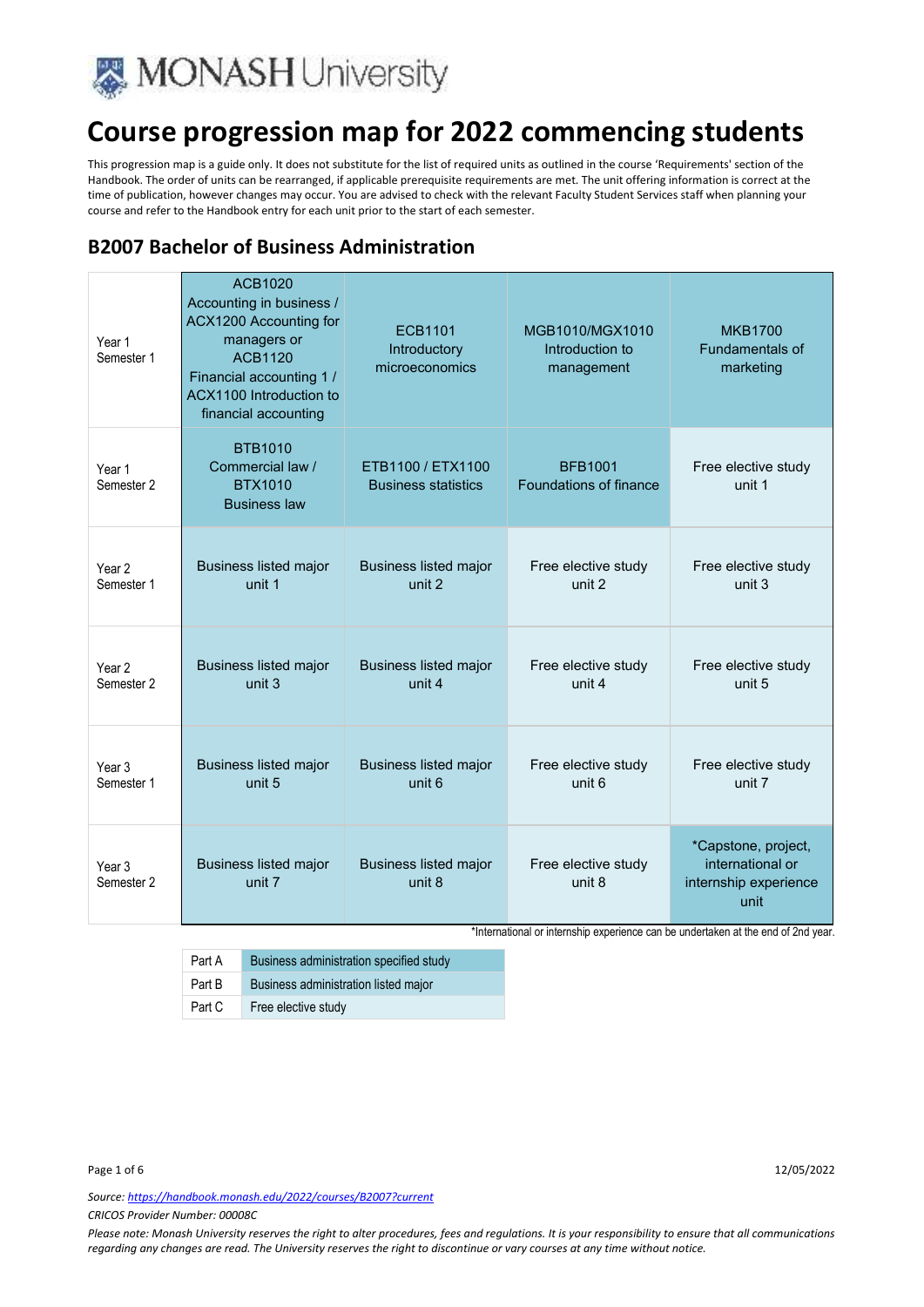

This progression map is a guide only. It does not substitute for the list of required units as outlined in the course 'Requirements' section of the Handbook. The order of units can be rearranged, if applicable prerequisite requirements are met. The unit offering information is correct at the time of publication, however changes may occur. You are advised to check with the relevant Faculty Student Services staff when planning your course and refer to the Handbook entry for each unit prior to the start of each semester.

### **B2007 Bachelor of Business Administration**

#### *Business Administration listed major: Accountancy*

| Year 1<br>Semester 1            | ACB1020<br>Accounting in business /<br>ACX1200 Accounting for<br>managers or<br>ACB1120<br>Financial accounting 1 /<br>ACX1100 Introduction to<br>financial accounting | <b>ECB1101</b><br>Introductory<br>microeconomics                                         | MGB1010/MGX1010<br>Introduction to<br>management                               | <b>MKB1700</b><br><b>Fundamentals of</b><br>marketing |
|---------------------------------|------------------------------------------------------------------------------------------------------------------------------------------------------------------------|------------------------------------------------------------------------------------------|--------------------------------------------------------------------------------|-------------------------------------------------------|
| Year 1<br>Semester <sub>2</sub> | <b>BTB1010</b><br>Commercial law /<br>BTX1010 Business law                                                                                                             | ETB1100 / ETX1100<br><b>Business statistics</b>                                          | <b>BFB1001</b><br>Foundations of finance                                       | Free elective study<br>unit 1*                        |
| Year <sub>2</sub><br>Semester 1 | ACB2120<br>Financial accounting 2 /<br><b>ACX2100 Financial</b><br>Accounting                                                                                          | ACB2220<br>Management accounting 1<br>/ ACX2200 Introduction to<br>management accounting | <b>BTB2220</b><br>Corporations law /<br>BTX2000 Australian<br>corporations law | Free elective study<br>unit 2                         |
| Year 2<br>Semester 2            | ACB2420 / ACX2400<br>Accounting information<br>systems                                                                                                                 | ACB3120<br>Financial accounting 3                                                        | ACB3220<br>Management<br>accounting 2                                          | Free elective study<br>unit 3                         |
| Year <sub>3</sub><br>Semester 1 | <b>BTB3221</b><br><b>Taxation law and</b><br>practices                                                                                                                 | Free elective study<br>unit 4                                                            | Free elective study<br>unit 5                                                  | Free elective study<br>unit 6                         |
| Year <sub>3</sub><br>Semester 2 | ACB3620<br>Assurance and audit<br>services                                                                                                                             | Capstone unit<br>ACX3900<br>Global issues in<br>accounting                               | Free elective study<br>unit 7                                                  | Free elective study<br>unit 8                         |

\*Pls refer to the Handbook for information regarding the units required for Professional Accounting Accreditation

| Part A | Business administration specified study |
|--------|-----------------------------------------|
| Part B | Business administration listed major    |
| Part C | Free elective study                     |

Page 2 of 6 12/05/2022

*Source: https://handbook.monash.edu/2022/courses/B2007?current*

*CRICOS Provider Number: 00008C*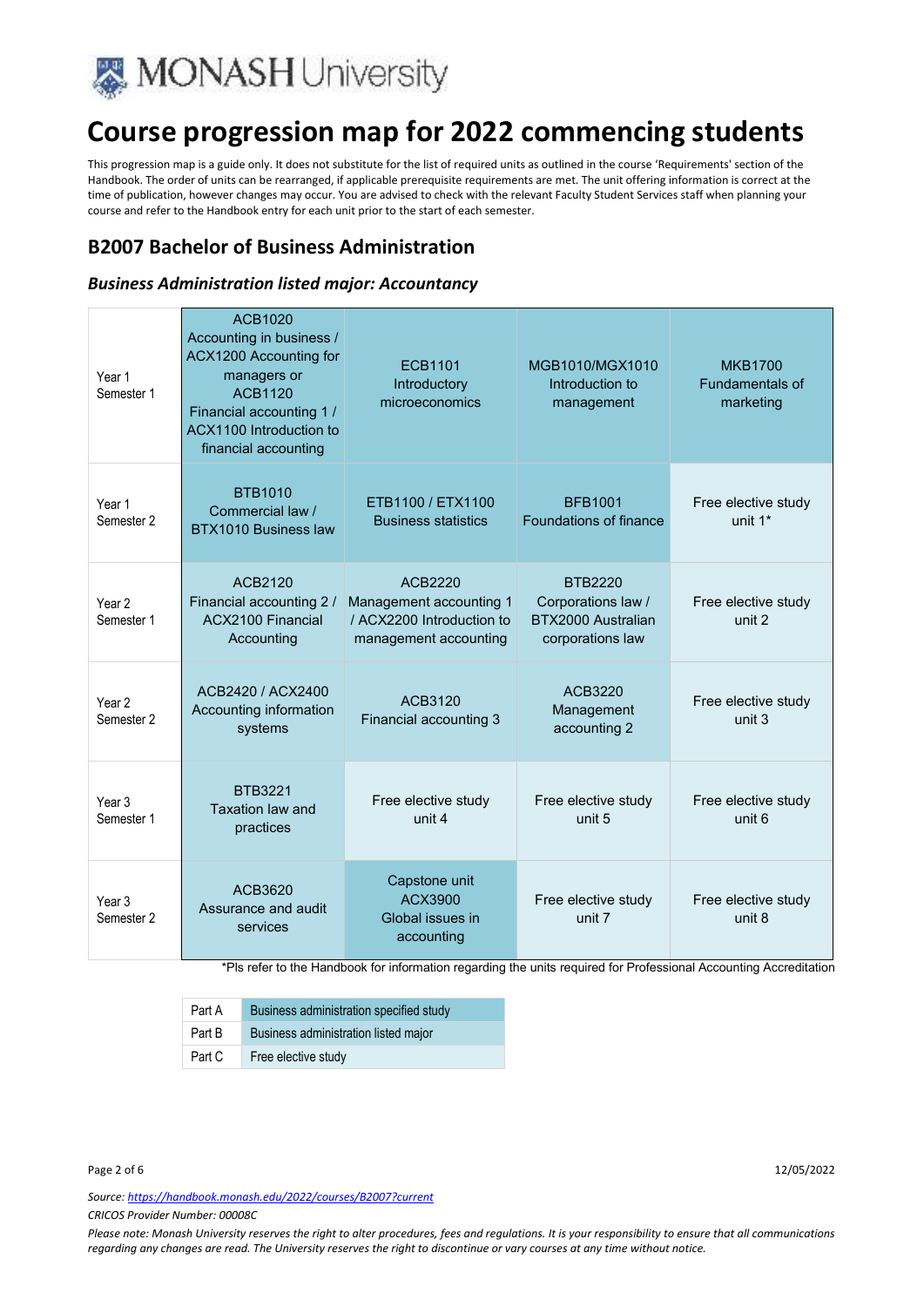

This progression map is a guide only. It does not substitute for the list of required units as outlined in the course 'Requirements' section of the Handbook. The order of units can be rearranged, if applicable prerequisite requirements are met. The unit offering information is correct at the time of publication, however changes may occur. You are advised to check with the relevant Faculty Student Services staff when planning your course and refer to the Handbook entry for each unit prior to the start of each semester.

### **B2007 Bachelor of Business Administration**

#### *Business Administration listed major: Business administration studies*

| Year 1<br>Semester 1            | <b>ACB1020</b><br>Accounting in business /<br>ACX1200 Accounting for<br>managers or<br><b>ACB1120</b><br>Financial accounting 1 /<br>ACX1100 Introduction to<br>financial accounting | <b>ECB1101</b><br>Introductory<br>microeconomics                         | MGB1010/MGX1010<br>Introduction to<br>management | <b>MKB1700</b><br><b>Fundamentals of</b><br>marketing |
|---------------------------------|--------------------------------------------------------------------------------------------------------------------------------------------------------------------------------------|--------------------------------------------------------------------------|--------------------------------------------------|-------------------------------------------------------|
| Year 1<br>Semester 2            | <b>BTB1010</b><br>Commercial law /<br><b>BTX1010</b><br><b>Business law</b>                                                                                                          | ETB1100 / ETX1100<br><b>Business statistics</b>                          | <b>BFB1001</b><br>Foundations of finance         | Faculty of Business and<br>Economics<br>unit 1        |
| Year <sub>2</sub><br>Semester 1 | Faculty of Business and<br>Economics<br>unit 2                                                                                                                                       | Faculty of Business and<br><b>F</b> conomics<br>unit 3                   | Free elective study<br>unit 1                    | Free elective study<br>unit 2                         |
| Year <sub>2</sub><br>Semester 2 | Faculty of Business and<br>Economics<br>unit 4                                                                                                                                       | Faculty of Business and<br>Economics<br>unit 5                           | Free elective study<br>unit 3                    | Free elective study<br>unit 4                         |
| Year <sub>3</sub><br>Semester 1 | Faculty of Business and<br>Economics<br>unit 6                                                                                                                                       | Faculty of Business and<br><b>F</b> conomics<br>unit 7                   | Free elective study<br>unit 5                    | Free elective study<br>unit 6                         |
| Year <sub>3</sub><br>Semester 2 | Faculty of Business and<br>Economics<br>unit 8                                                                                                                                       | *Capstone, project,<br>international or<br>internship experience<br>unit | Free elective study<br>unit 7                    | Free elective study<br>unit 8                         |

\*International or internship experience can be undertaken at the end of 2nd year

| Part A | Business administration specified study |
|--------|-----------------------------------------|
| Part B | Business administration listed major    |
| Part C | Free elective study                     |

*Source: https://handbook.monash.edu/2022/courses/B2007?current*

*CRICOS Provider Number: 00008C*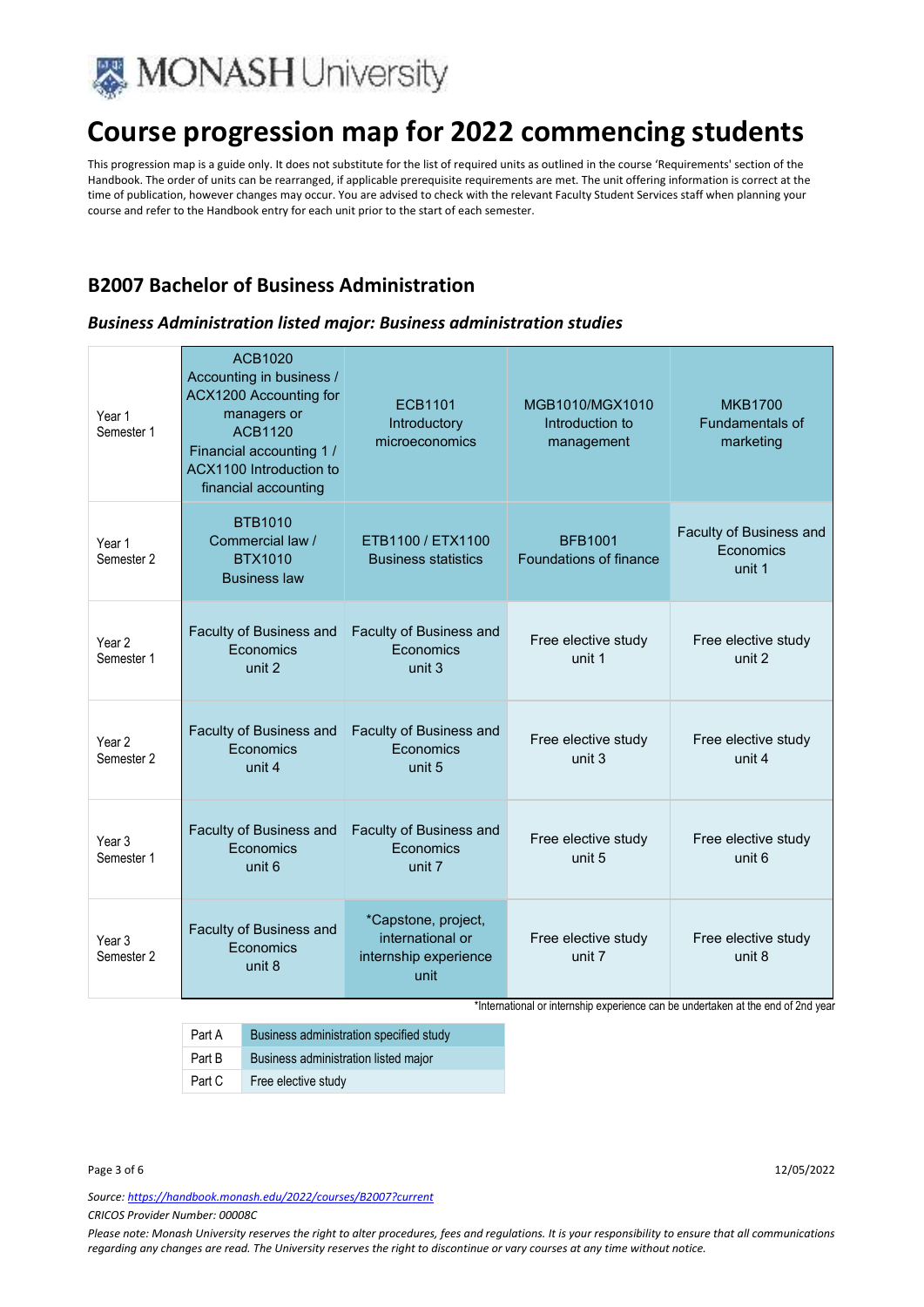

This progression map is a guide only. It does not substitute for the list of required units as outlined in the course 'Requirements' section of the Handbook. The order of units can be rearranged, if applicable prerequisite requirements are met. The unit offering information is correct at the time of publication, however changes may occur. You are advised to check with the relevant Faculty Student Services staff when planning your course and refer to the Handbook entry for each unit prior to the start of each semester.

### **B2007 Bachelor of Business Administration**

#### *Business Administration listed major: Finance and economics*

| Year 1<br>Semester 1            | ACB1020<br>Accounting in business /<br>ACX1200 Accounting for<br>managers or<br><b>ACB1120</b><br>Financial accounting 1 /<br>ACX1100 Introduction to<br>financial accounting | <b>ECB1101</b><br>Introductory<br>microeconomics                                                 | MGB1010/MGX1010<br>Introduction to<br>management | <b>MKB1700</b><br><b>Fundamentals of</b><br>marketing                           |
|---------------------------------|-------------------------------------------------------------------------------------------------------------------------------------------------------------------------------|--------------------------------------------------------------------------------------------------|--------------------------------------------------|---------------------------------------------------------------------------------|
| Year 1<br>Semester 2            | <b>BTB1010</b><br>Commercial law /<br><b>BTX1010</b><br><b>Business law</b>                                                                                                   | ETB1100 / ETX1100<br><b>Business statistics</b>                                                  | <b>BFB1001</b><br><b>Foundations of finance</b>  | ECB1102<br>Introductory<br>macroeconomics /<br><b>ECX1200</b><br>Macroeconomics |
| Year <sub>2</sub><br>Semester 1 | BFB2140 / BFX2140<br>Corporate finance 1                                                                                                                                      | ECB2330<br>Macroeconomic policy                                                                  | Free elective study<br>unit 1                    | Free elective study<br>unit 2                                                   |
| Year <sub>2</sub><br>Semester 2 | FCB2731<br>Managerial economics                                                                                                                                               | Faculty of Business and<br><b>Economics Replacement</b><br>unit (due to double up of<br>BFB1001) | Free elective study<br>unit 3                    | Free elective study<br>unit 4                                                   |
| Year <sub>3</sub><br>Semester 1 | <b>BFB3121</b><br>Investments and portfolio<br>management                                                                                                                     | FCB3121<br>Economics of<br>international trade and<br>finance                                    | Free elective study<br>unit 5                    | Free elective study<br>unit 6                                                   |
| Year <sub>3</sub><br>Semester 2 | FCB3143<br>Economics of money<br>and banking                                                                                                                                  | *Capstone, project,<br>international or<br>internship experience<br>unit                         | Free elective study<br>unit 7                    | Free elective study<br>unit 8                                                   |

\*International or internship experience can be undertaken at the end of 2nd year

| Part A | Business administration specified study |
|--------|-----------------------------------------|
| Part B | Business administration listed major    |
| Part C | Free elective study                     |

*Source: https://handbook.monash.edu/2022/courses/B2007?current*

*CRICOS Provider Number: 00008C*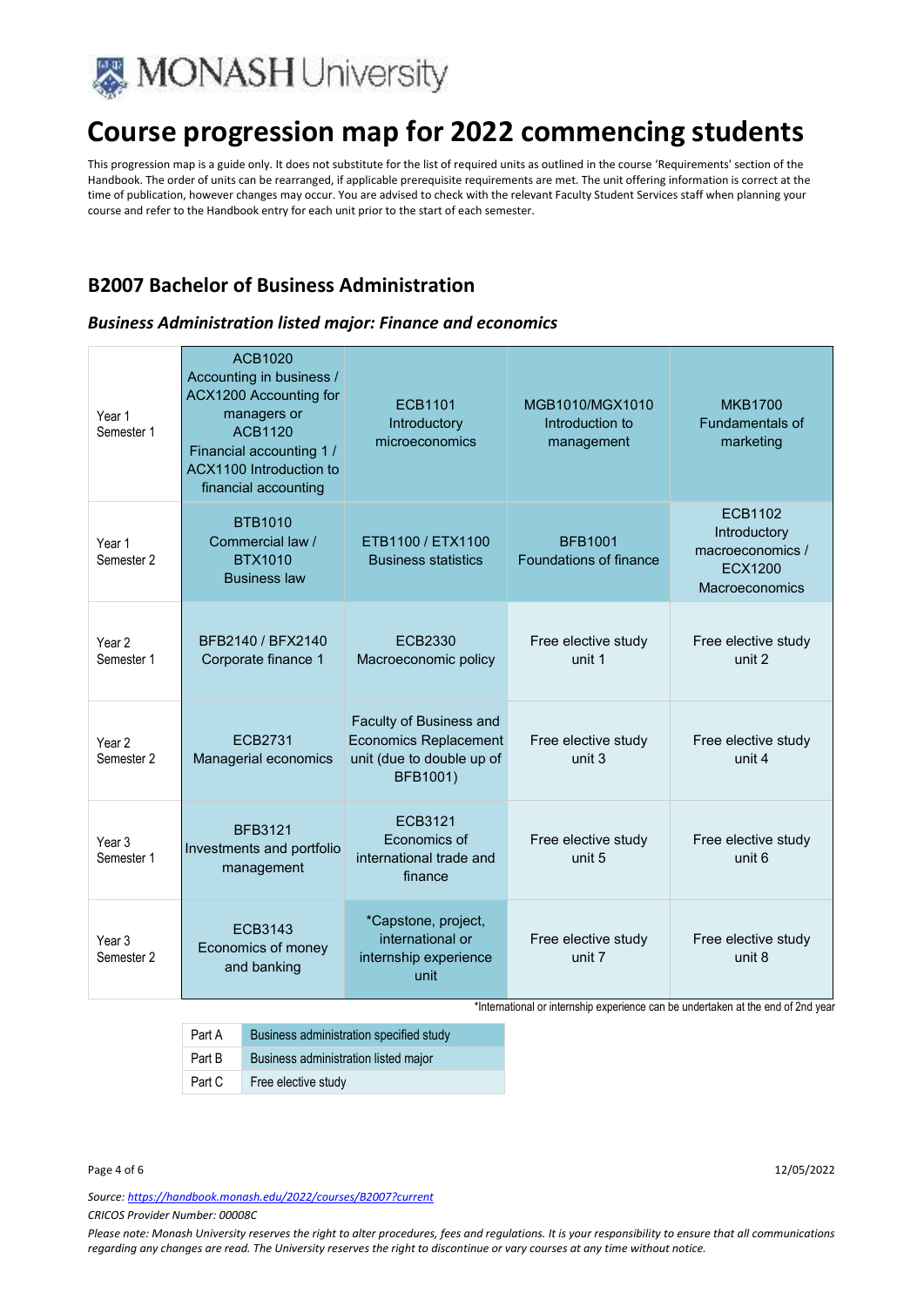

This progression map is a guide only. It does not substitute for the list of required units as outlined in the course 'Requirements' section of the Handbook. The order of units can be rearranged, if applicable prerequisite requirements are met. The unit offering information is correct at the time of publication, however changes may occur. You are advised to check with the relevant Faculty Student Services staff when planning your course and refer to the Handbook entry for each unit prior to the start of each semester.

#### **B2007 Bachelor of Business Administration**

#### *Business Administration listed major: Management practice*

| Year 1<br>Semester 1            | ACB1020<br>Accounting in business /<br>ACX1200 Accounting for<br>managers or<br><b>ACB1120</b><br>Financial accounting 1 /<br>ACX1100 Introduction to<br>financial accounting | <b>ECB1101</b><br>Introductory<br>microeconomics                         | MGB1010/MGX1010<br>Introduction to<br>management | <b>MKB1700</b><br>Fundamentals of<br>marketing |
|---------------------------------|-------------------------------------------------------------------------------------------------------------------------------------------------------------------------------|--------------------------------------------------------------------------|--------------------------------------------------|------------------------------------------------|
| Year 1<br>Semester <sub>2</sub> | <b>BTB1010</b><br>Commercial law /<br><b>BTX1010</b><br><b>Business law</b>                                                                                                   | ETB1100 / ETX1100<br><b>Business statistics</b>                          | <b>BFB1001</b><br>Foundations of finance         | Free elective study<br>unit 1                  |
| Year <sub>2</sub><br>Semester 1 | <b>MGB2200</b>                                                                                                                                                                | <b>MGB2230</b><br>Business communication Organisational behaviour        | MGB2430<br>People, culture and<br>strategy       | Free elective study<br>unit 2                  |
| Year <sub>2</sub><br>Semester 2 | <b>MKB2705</b><br>Research methods and<br>analysis                                                                                                                            | <b>MGB3120</b><br>Inclusive management                                   | MGB3249<br><b>Managing business</b><br>projects  | Free elective study<br>unit 3                  |
| Year <sub>3</sub><br>Semester 1 | Faculty of Business and<br><b>Economics Replacement</b><br>unit (due to double up of<br>MGB1010/MGX1010)                                                                      | Free elective study<br>unit 4                                            | Free elective study<br>unit 5                    | Free elective study<br>unit 6                  |
| Year <sub>3</sub><br>Semester 2 | MGB3684<br><b>Business strategy</b>                                                                                                                                           | *Capstone, project,<br>international or<br>internship experience<br>unit | Free elective study<br>unit 7                    | Free elective study<br>unit 8                  |

\*International or internship experience can be undertaken at the end of 2nd year

| Part A | Business administration specified study |
|--------|-----------------------------------------|
| Part B | Business administration listed major    |
| Part C | Free elective study                     |

*Source: https://handbook.monash.edu/2022/courses/B2007?current*

*CRICOS Provider Number: 00008C*